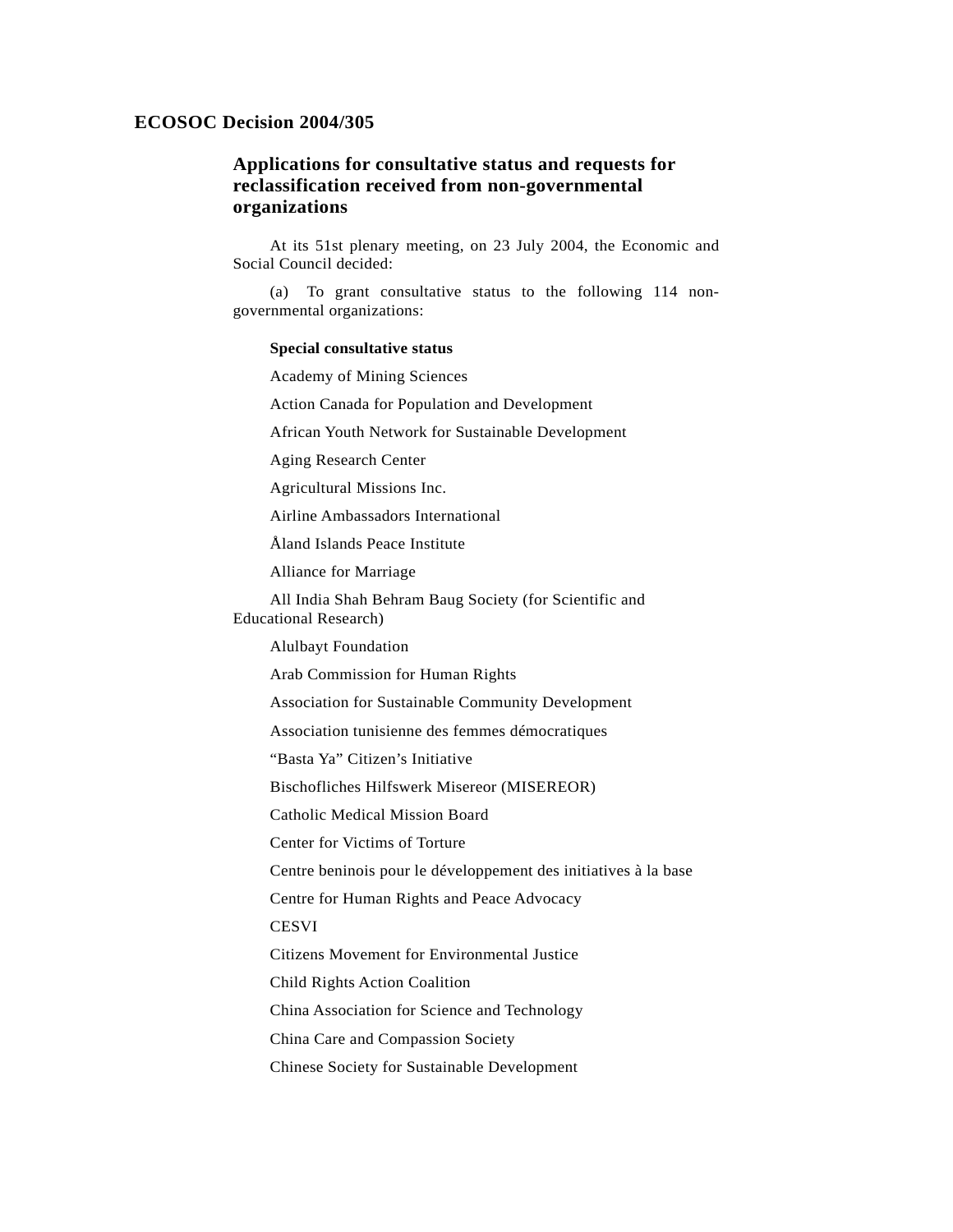Collectif des organisations des jeunes solidaires du Congo-Kinshasa Comite de Apoyo a los Trabajadores Agricolas Community and Family Services International Computer Professionals for Social Responsibility Congress of Aboriginal Peoples Corporation of Opportunity and Joint Action Droit à l'énergie — SOS Futur DrugScope EarthRights International Earth Society Foundation Eastern African Sub-Regional Support! Initiative for the Advancement of Women ECPAT International Federation of Balkan Turks and Association for Emigrees Finnish Youth Co-operation Alliance Foundation for Human Rights and Freedoms and Humanitarian Relief Foundation for the Child and the Family Front Line, the International Foundation for the Protection of Human Rights Defenders Fundacion Cultural Baur Geriatric Care Foundation of Pakistan Global Foundation for Democracy and Development Global Fund for Children Goi Peace Foundation Help Handicapped International Indian Social Institute India Vision Foundation Indigenous Peoples Survival Foundation Institute for Interreligious Intercultural Dialogue Institute for Multicultural Communications Cooperation and Development, Inc. Institute for the Development of Education, Arts and Leisure (IDEAL) International Children's Dream Foundation International Federation of Multimedia Associations International School Psychology Association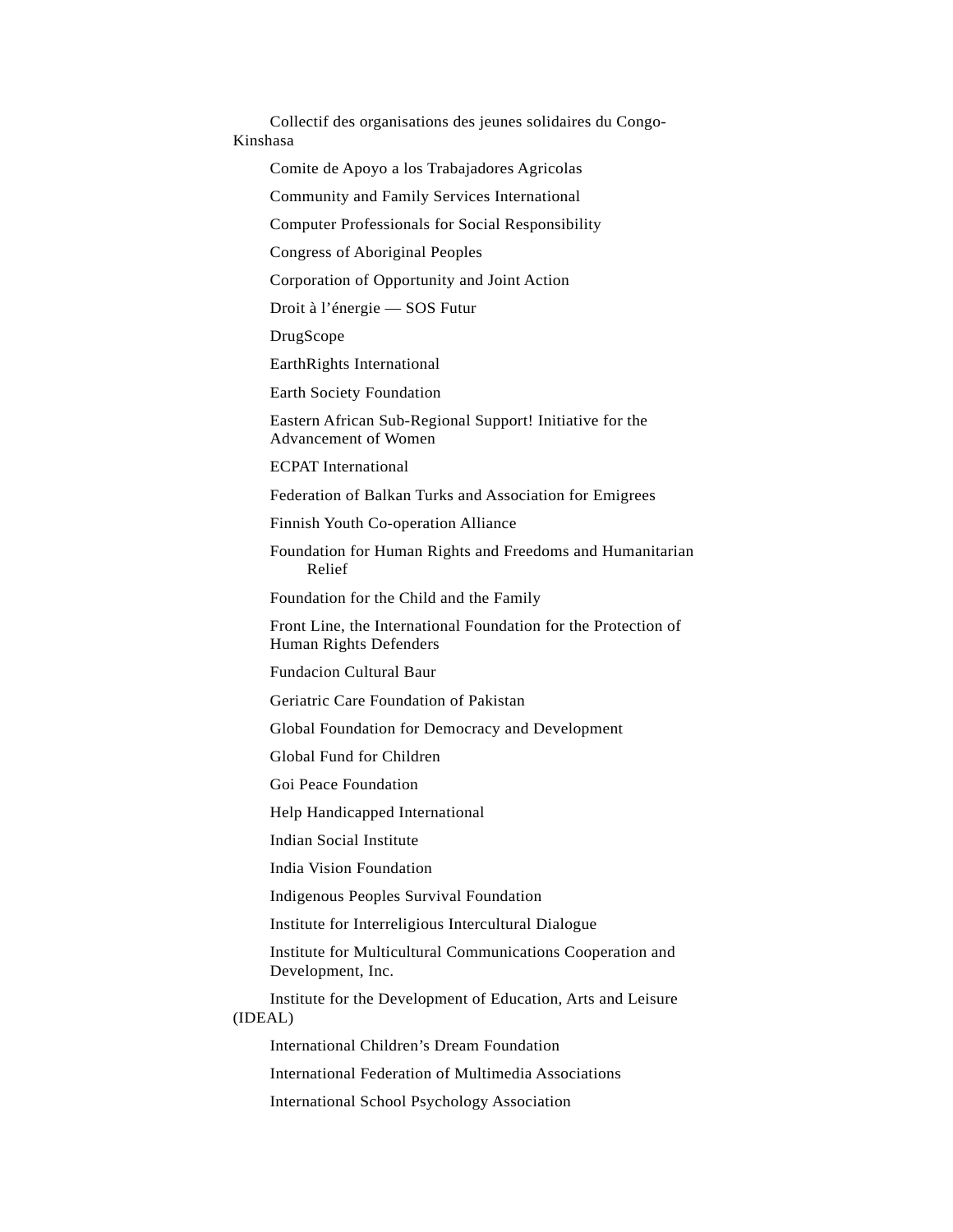Interreligious and International Federation for World Peace Ittijah: Union of Arab Community Based Organizations Ius Primi Viri International Association Joan B. Kroc Institute for Peace and Justice Lawyers without Borders Legal Advisory Office for Popular Organizations Ligue Burundaise des droits de l'homme Morality in Media, Inc. National Coalition for Haitian Rights National Coalition to Abolish the Death Penalty NGO Health Committee, Inc. NRO-Frauenforum Odhikar One World International Pan European Forest Council People's Solidarity for Participatory Democracy Planetary Association for Clean Energy, Inc. Reach the Children, Inc. Rehabilitation and Development Organization for the Landless Relief International Research Institute for Rehabilitation and Improvement for Women's Life Réseau Malien des journalistes pour la lutte contre la corruption et la pauvreté Saratoga Foundation Shinji Shumeikai Sister to Sister International, Inc. Society for the Protection of the Rights of the Child Thailand Environment Institute Turtle Island Restoration Network Universal Networking Digital Language Foundation Virginia Gildersleeve International Fund Vivat International Volontari nel Mondo War Veterans Committee Women's Consortium of Nigeria Women's Solidarity Association of Iran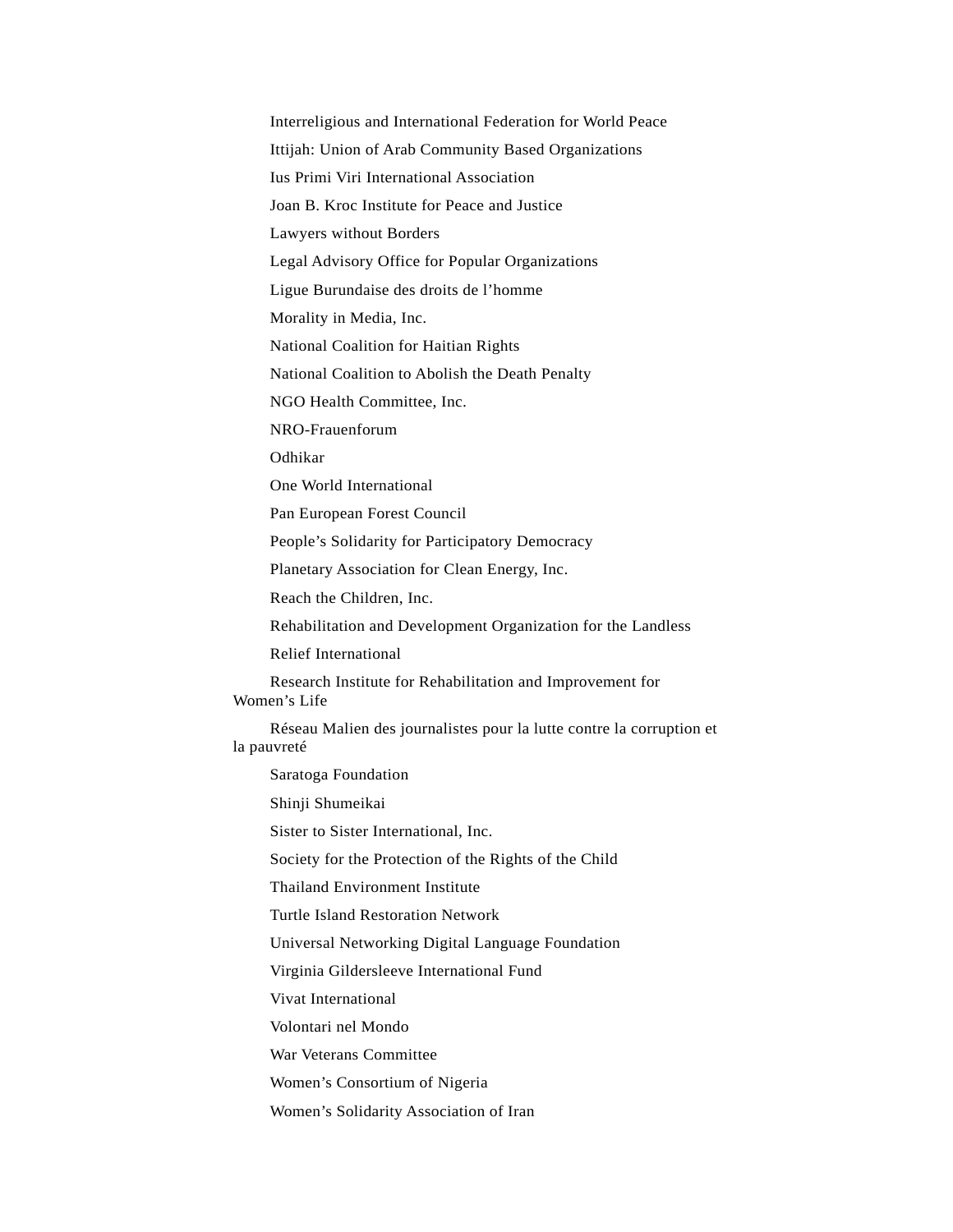Won-Buddhism Women's Association World Organization for Education, Science and Development World Vision Canada World Youth Alliance World Youth Foundation

## **Roster**

Accademia Internazionale di Arte Moderna

Alliance Toward Harnessing Global Opportunities Corporation

Bird Life International

Citizens Alliance for Consumer Protection of Korea

Confederation of European Paper Industries

Dar Al Insan Association

FIA Foundation for the Automobile and Society

Fondation Bertarelli

Institute for Traffic Care

International Association of Safety Professionals

International Electric Research Exchange

International Network of Street Papers

Mulchand and Parpati Thandhani Foundation

Planned Parenthood of Korea

StarSpirit International, Inc.

World Self-Medication Association

World Trade Point Federation

 (b) To reclassify the following three non-governmental organizations from special consultative status to general consultative status:

World Alliance for Citizen Participation (CIVICUS)

Foundation for the Social Promotion of Culture (FPSC)

World Movement of Mothers

 (c) To reclassify the following four non-governmental organizations from the roster to special consultative status:

International Police Association

International Youth Hostel Federation

Life Institute

Minority Rights Group International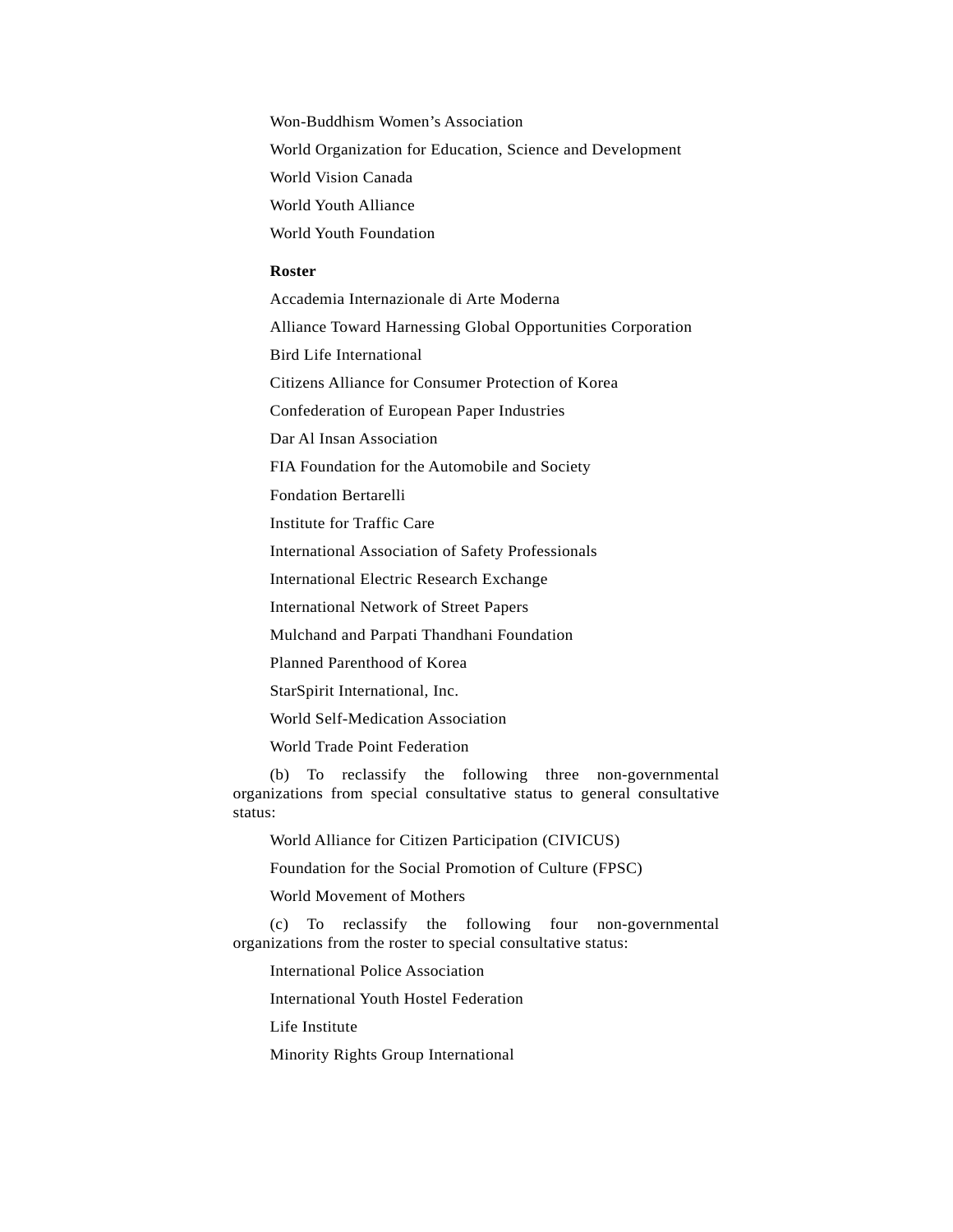(d) To note that the Committee took note of the quadrennial reports of the following 42 organizations (years of reporting indicated in parentheses):

 Association Internationale des Mouvements Familiaux de Formation Rurale (1998-2001)

Association for Progressive Communications (APC) (1995-1998)

Australian Catholic Social Justice Council (1997-2000)

Canadian Council of Churches (1997-2000)

Canadian Voice of Women for Peace (1997-2000)

Charitable Society for Social Welfare (2000-2003)

Colombian Commission of Jurists (1999-2002)

Conscience and Peace Tax International (1999-2002)

Development Alternatives With Women for a New Era (1999-

2002)

Enfants du monde — Droits de l'homme (1997-2000)

European Law Students' Association (1997-2000)

Family Planning Association of Turkey (1999-2002)

Handicap International (1999-2002)

Human Rights Watch (1997-2000)

Institute for Policy Studies (1997-2000)

Interfaith International (1998-2001)

International Association of Penal Law (2000-2003)

International Federation on Ageing (1999-2002)

International Federation Terre des Hommes (1999-2002)

International Islamic Relief Organization (1995-1998)

International League for Human Rights (1998-2001)

International Union of Economists (1999-2002)

Médecins sans Frontières (2000-2003)

National Council of Negro Women, Inc. (1999-2002)

National Women's Council of Catalonia (1999-2002)

New Human Rights (1995-1998)

 Organization for the Solidarity of the Peoples of Asia, Africa and Latin America (1998-2001)

Peace Action (1999-2002)

 Service and Research Foundation of Asia on Family and Culture (1999-2002)

 Society For the Psychological Study of Social Issues, The (1999- 2002)